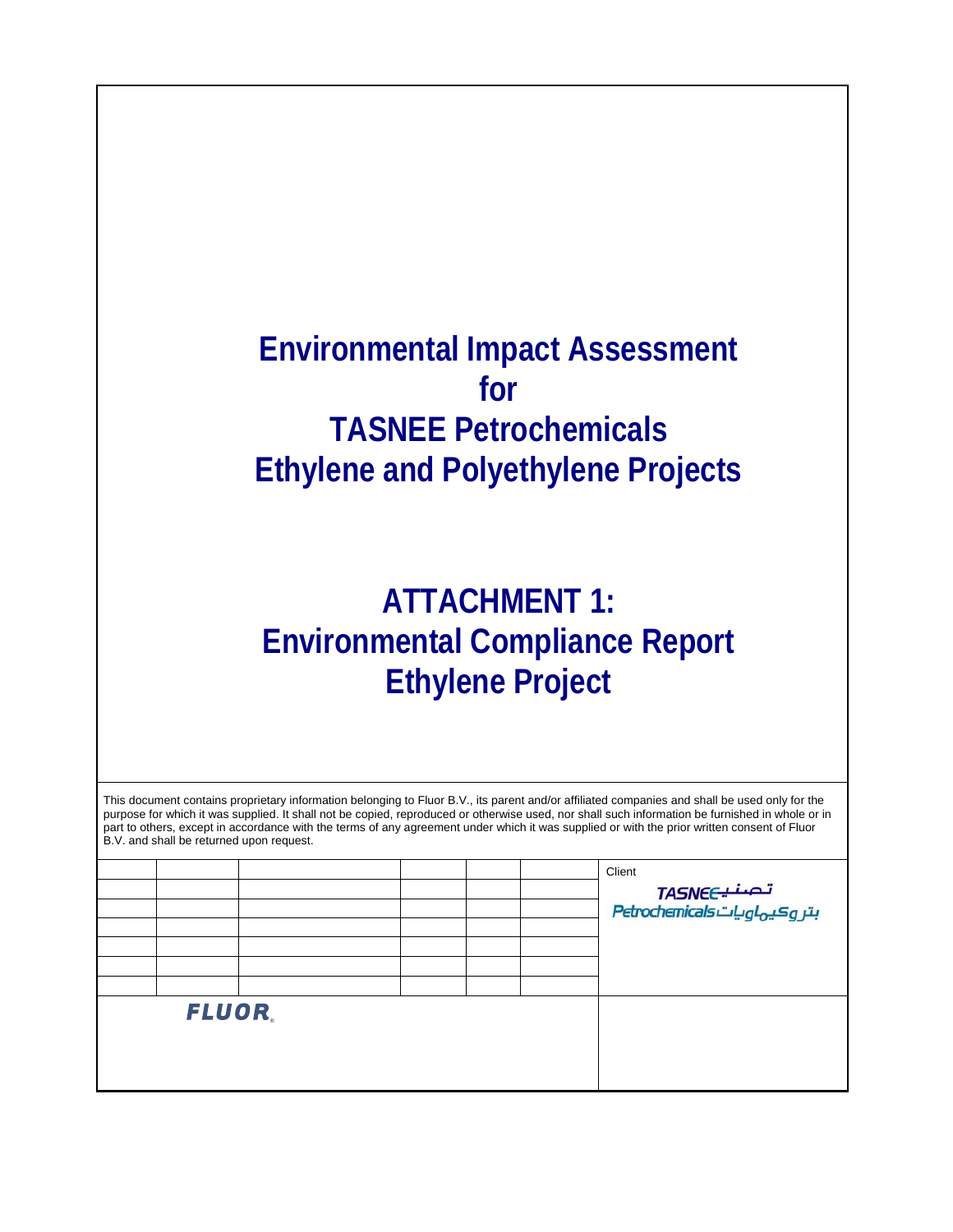# **Environmental Compliance Report** for **TASNEE Petrochemicals Ethylene Project**

# **TASNEE Petrochemicals Al-Jubail Saudi Arabia**

This document contains proprietary information belonging to Fluor B.V., its parent and/or affiliated companies and shall be used only for the purpose for which it was supplied. It shall not be copied, reproduced or otherwise used, nor shall such information be furnished in whole or in part to others, except in accordance with the terms of any agreement under which it was supplied or with the prior written consent of Fluor B.V. and shall be returned upon request.

|                   |                          |                                          |            |                    |                        | Client                  | <b>TASNEELLAS</b><br>Petrochemicals Lugl <sub>ovi</sub> sig ju |
|-------------------|--------------------------|------------------------------------------|------------|--------------------|------------------------|-------------------------|----------------------------------------------------------------|
| 0<br><b>ISSUE</b> | 31-Oct-05<br><b>DATE</b> | <b>First issue</b><br><b>DESCRIPTION</b> | MJ/M<br>BY | GZ/<br><b>СНК'</b> | <b>Proven</b><br>APP'D |                         |                                                                |
|                   | FLUOR,                   |                                          |            |                    |                        | <b>SHEET</b><br>1 of 14 | DOC. NO.<br>E-202-REP-001                                      |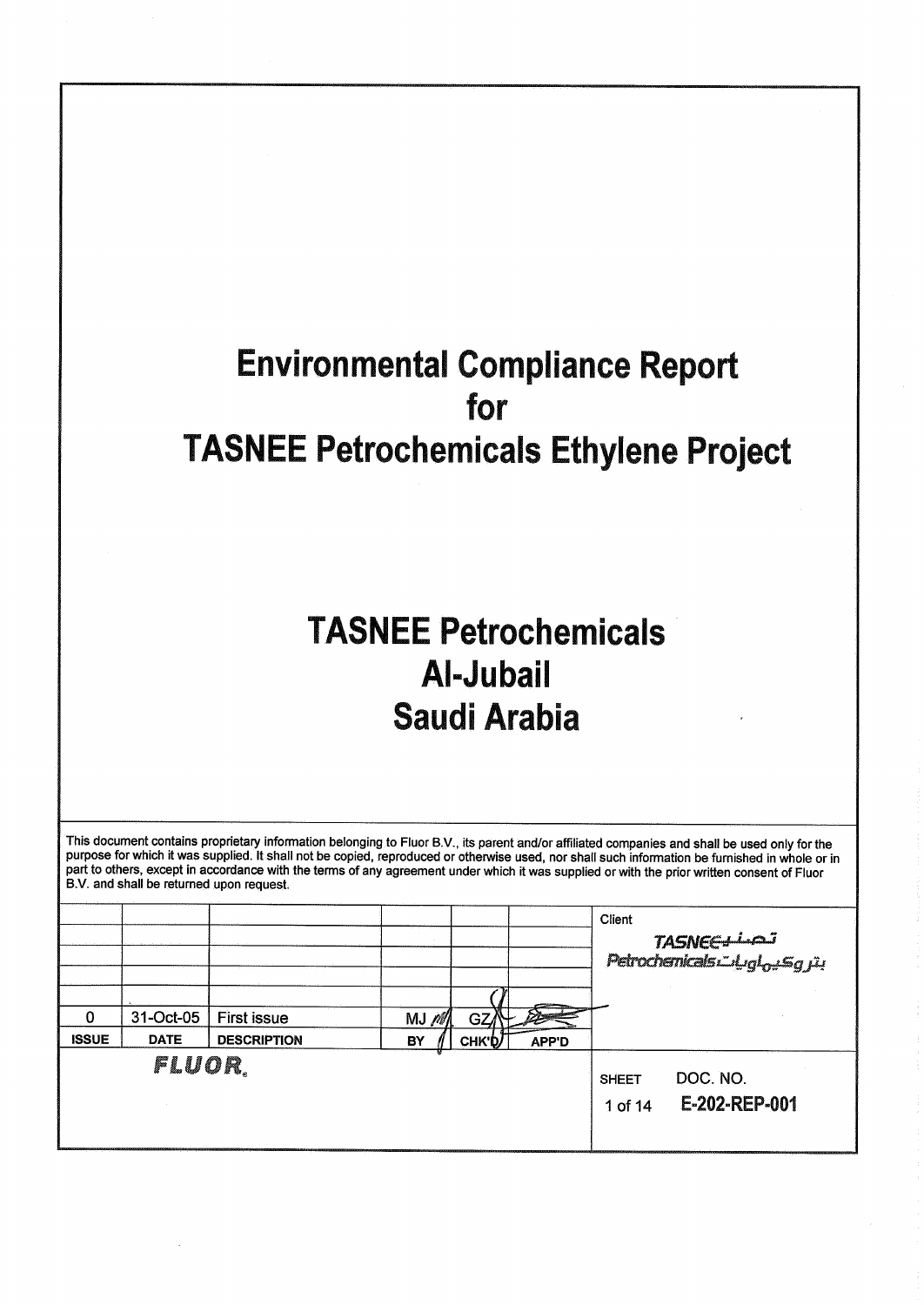## **TABLE OF CONTENTS**

| 0              |     |  |
|----------------|-----|--|
| 1              |     |  |
|                |     |  |
|                | 1.2 |  |
| $\overline{2}$ |     |  |
|                | 21  |  |
|                | 2.2 |  |
| 3              |     |  |
|                |     |  |
|                | 3.2 |  |
| 4              |     |  |
| 5              |     |  |
| 6              |     |  |

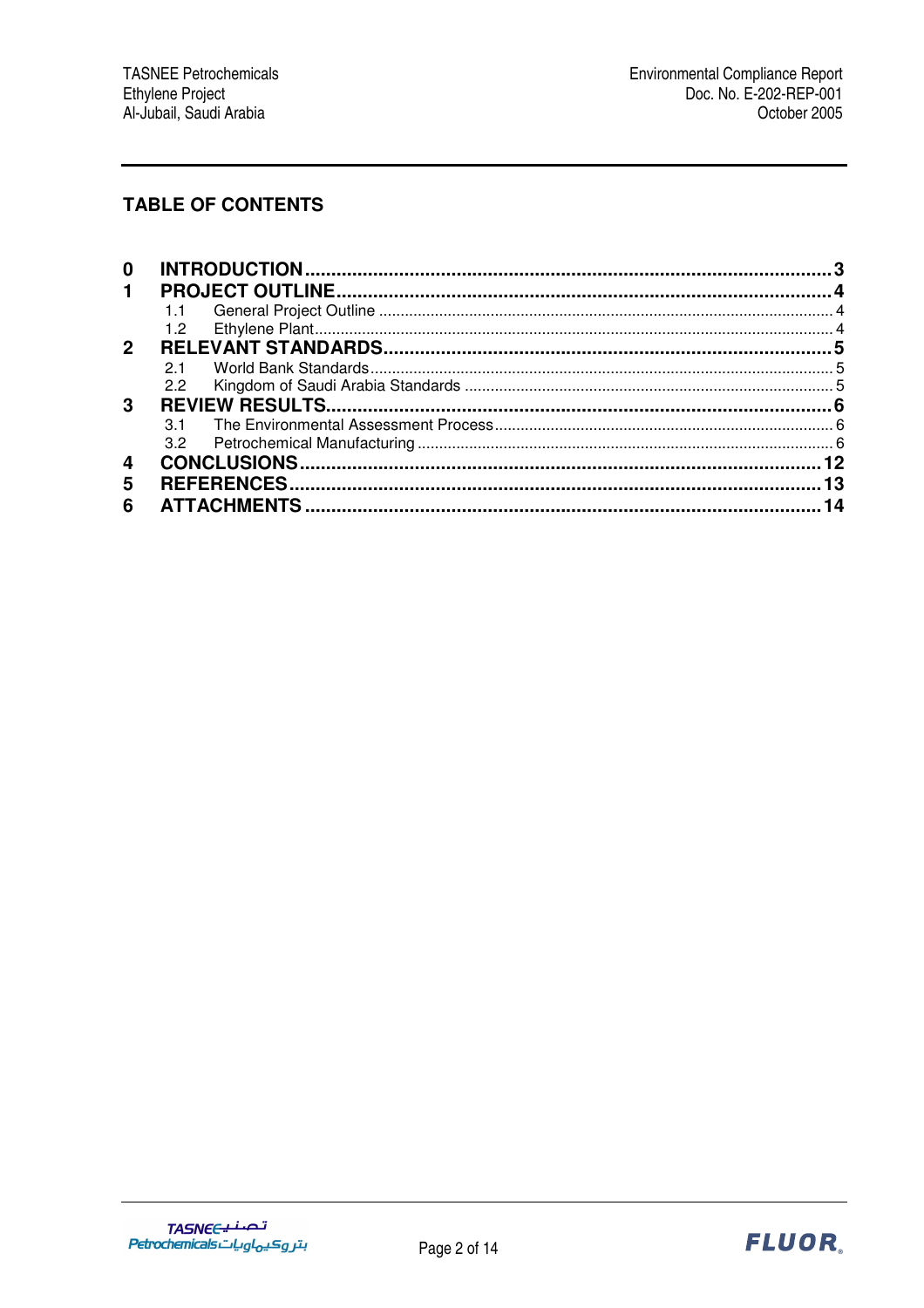### **0 INTRODUCTION**

This report describes the results of a review of the environmental aspects of the design of the TASNEE Petrochemicals Ethylene Project in conjunction with the World Bank Group (WB) Environmental Standards and the Royal Commission Environmental Regulations for Jubail and Yanbu Industrial Cities of the Kingdom of Saudi Arabia (KSA). The review has focused on the standards that are relevant for the TASNEE Petrochemicals Ethylene Project. A comparison between the relevant standards of the WB, KSA and the design of the plant has been made and the results are presented in this report.

The WB standards have been taken as the starting point for the comparison. Relevant WB standards have been inventoried and listed and KSA equivalent standards have been looked for. The design is compliant with all relevant KSA standards.

The following two situations have been distinguished:

- 1. A KSA standard is equal to or more stringent than the WB standard
- 2. A KSA standard is less stringent than the WB standard or no KSA standard has been defined

In situation 1 the design will comply with the WB standards. For situation 2 the contractor's design approach has been indicated.

This report starts with a brief project outline in Chapter 1. In Chapter 2 the relevant standards are listed and Chapter 3 the review results are discussed. In Chapter 4 the conclusions are summarized. Chapter 5 contains a list of references and Chapter 6 a list of attachments.

#### **Abbreviations/ Acronyms used**

| <b>BBL</b>  | Barrel                                     |
|-------------|--------------------------------------------|
| EA          | Environmental Assessment                   |
| EIR.        | <b>Environmental Information Report</b>    |
| <b>HAP</b>  | Hazardous Air Pollutant                    |
| <b>KSA</b>  | Kingdom of Saudi Arabia                    |
| PSA         | <b>Pressure Swing Adsorption</b>           |
| RC          | <b>Royal Commission</b>                    |
| RCER        | Royal Commission Environmental Regulations |
| <b>SCFD</b> | Standard Cubic Feet per Day                |
| <b>TOC</b>  | <b>Total Organic Carbon</b>                |
| VOC         | <b>Volatile Organic Compound</b>           |
| WB          | The World Bank Group                       |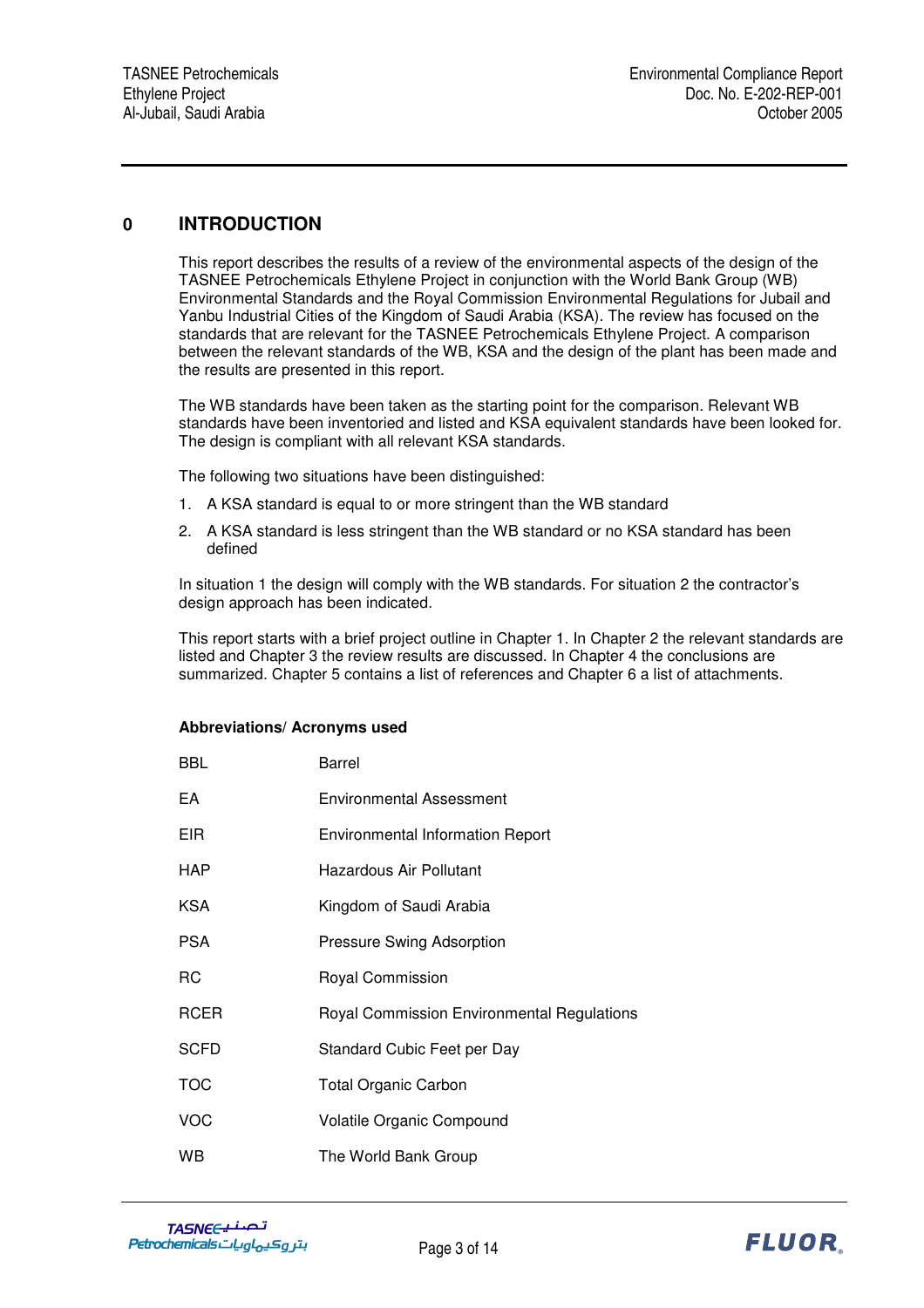## **1 PROJECT OUTLINE**

#### **1.1 General Project Outline**

TASNEE Petrochemicals intends to expand their existing petrochemical complex at Al-Jubail in the Kingdom of Saudi Arabia. This complex comprises of a 450,000 ton per annum (t/a) propylene and polypropylene facility and will be expanded by adding the following process units:

- 1,000,000 t/a ethylene plant,
- 800,000 t/a polyethylene plant
- $\bullet$  1,800,000 t/a methanol plant with co-production of 365,000 t/a of carbon monoxide
- 504,000 t/a acetic acid plant
- 255,000 t/a vinyl acetate monomer plant
- along with associated utilities and offsites

This project is being developed by TASNEE Petrochemicals together with other partners. This Environmental Compliance Report only refers to the ethylene plant.

#### **1.2 Ethylene Plant**

The ethylene unit shall be capable of producing 1,000,000 t/a of polymer grade ethylene and about 280,000 t/a of polymer grade propylene and associated byproducts from the allocated feedstock. The feedstock allocation from Aramco is 55MM SCFD of ethane and 40,000 BBL/day of propane. The mixed C4 byproduct produced shall be hydrogenated and cracked to extinction. Pyrolysis gasoline which is one of the byproducts produced will be transported for sale by pipeline to a third party. A PSA type hydrogen purification system for the production of high purity hydrogen is included for acetylene conversion as well as export to the Polyethylene unit. The ethylene unit also includes a spent caustic treatment facility and a waste oil incinerator.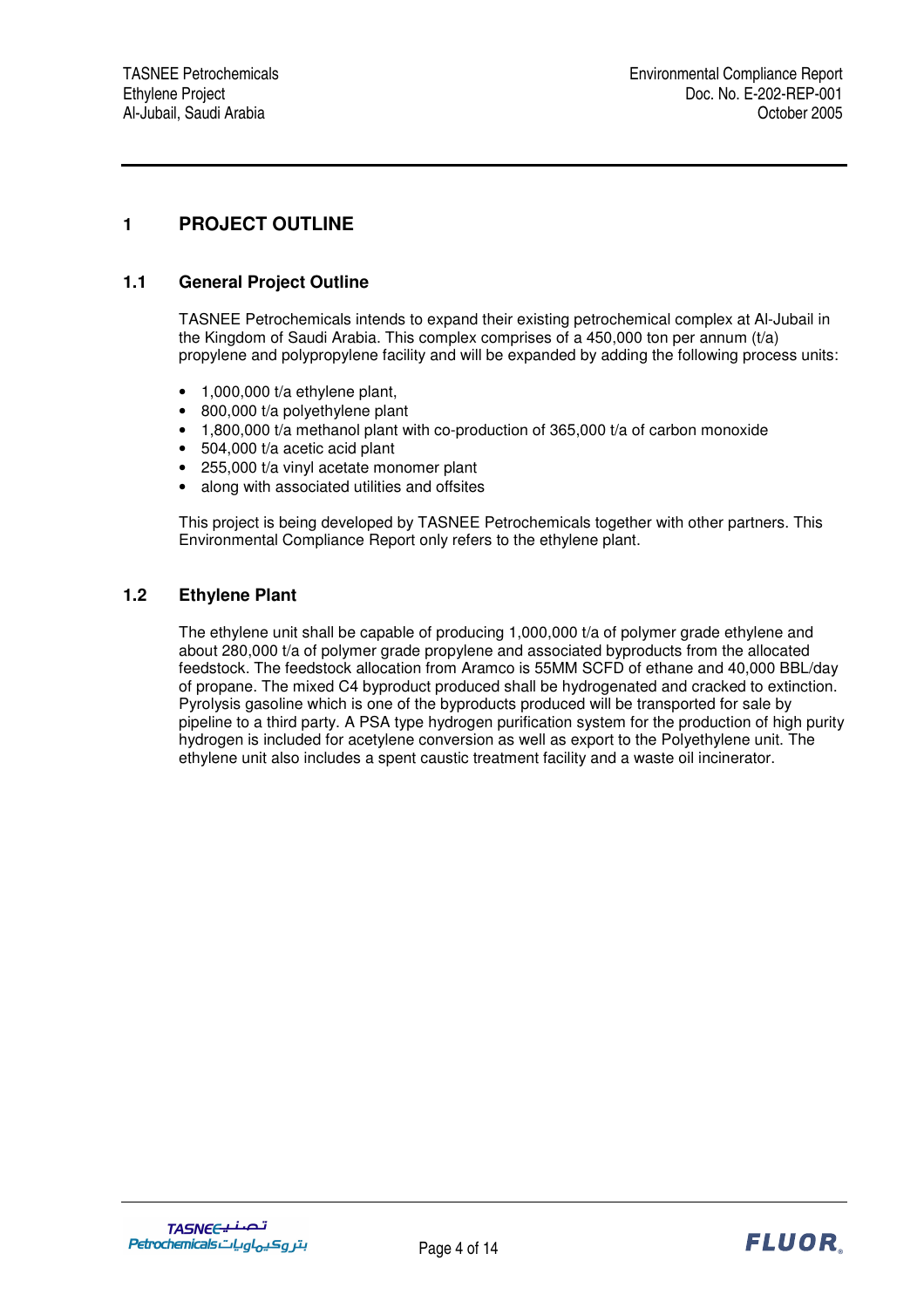## **2 RELEVANT STANDARDS**

#### **2.1 World Bank Standards**

The World Bank Group's "Pollution Prevention and Abatement Handbook" (Handbook, ref. 1) effective July 1998 contains the relevant WB standards. The Handbook consists of three major sections. The first deals with an overview of key policy lessons in pollution management. The second contains guidelines mainly meant for local government policy makers on establishing a sound environmental policy. The third part contains the Project Guidelines.

Possible relevant guidelines are to be found in:

- Part II: Implementing Policies in Practice
	- The Environmental Assessment Process
	- Part III: Project Guidelines
		- **Principles of Industrial Pollution Management**
		- **•** Monitoring
	- Airborne Particulate Matter
	- Nitrogen Oxides
	- **Sulfur Oxides**
	- Airborne Particulate Matter: Pollution Prevention and Control
	- Nitrogen Oxides: Pollution Prevention and Control
	- Sulfur Oxides: Pollution Prevention and Control
	- Industrial Estates
	- Petrochemical Manufacturing
	- General Environmental Guidelines

Although the most explicit standards applicable for the TASNEE Petrochemicals Ethylene Project can be found in the section on Petrochemical Manufacturing, the section on the Environmental Assessment Process has been reviewed as well.

The other mentioned sections have been reviewed for reference only.

#### **2.2 Kingdom of Saudi Arabia Standards**

The relevant standards from the local authorities are contained in the "Royal Commission Environmental Regulations 2004" (RCER, ref. 2). The RCER have been compiled by the Environmental Control Department of the Royal Commission for Jubail and Yanbu Industrial Cities.

The RCER consists of two volumes. Volume 1 provides an overview of the environmental regulatory system and lists the standards and regulations. Volume 2 outlines the requirements for the environmental permit package and contains the forms to be used for the permit application.

For the TASNEE Petrochemicals Ethylene Project an Environmental Information Report (ref. 3) has been prepared to demonstrate compliance of the design with the KSA standards and to apply for an Environmental Consent to Construct and an Environmental Permit to Operate.

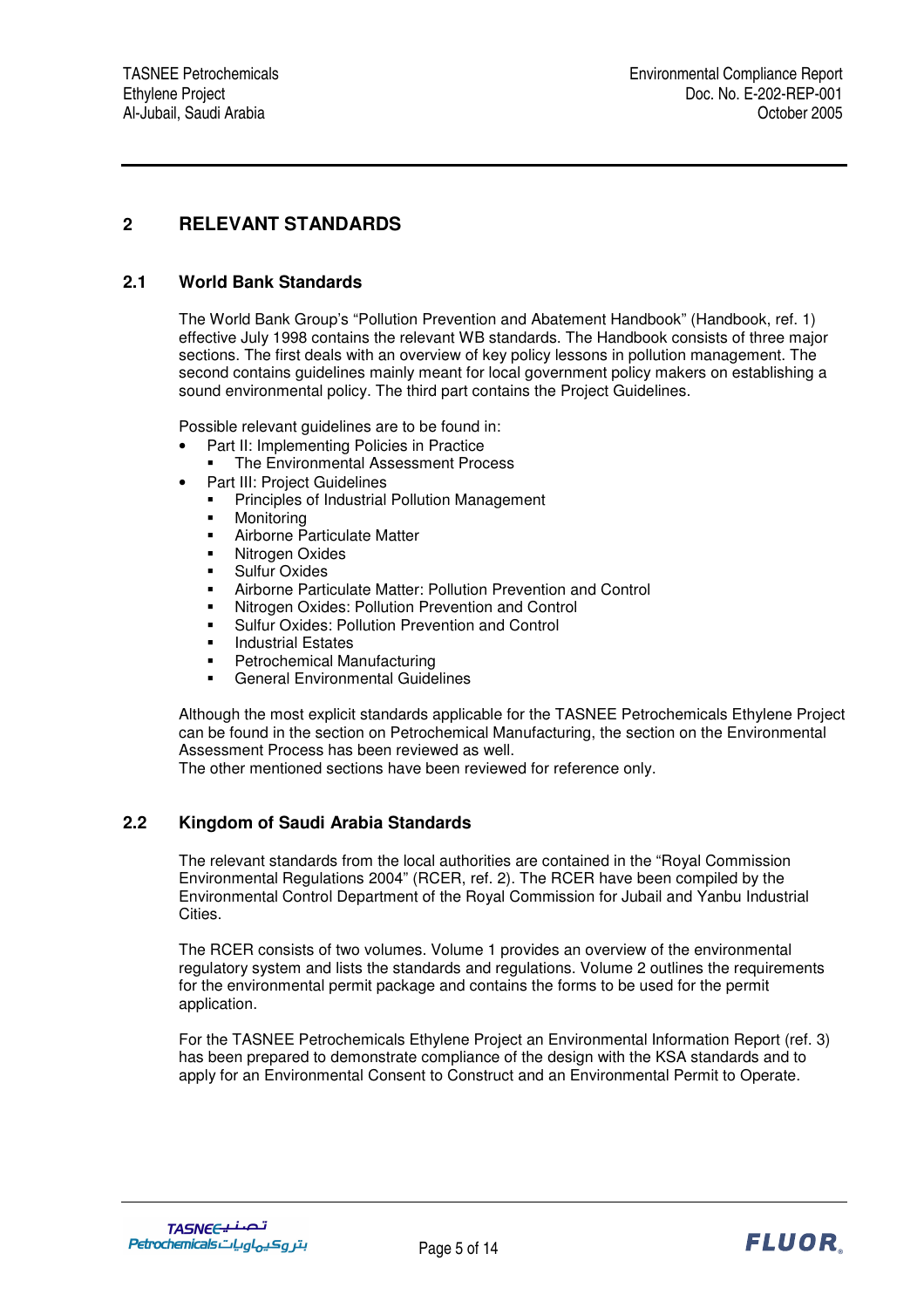## **3 REVIEW RESULTS**

#### **3.1 The Environmental Assessment Process**

The environmental assessment (EA) process is one of the tools of the World Bank to enhance projects by helping prevent, minimize, mitigate or compensate any adverse environmental or social impacts. The EA process is executed in stages.

Stage 1 is a screening of the project's potential environmental and social impacts and assigns the project in one of three categories:

- Category A: full EA is required
- Category B: no full EA is required, but some environmental analysis is necessary
- Category C: no EA or environmental analysis is required

Since typical category B projects entail rehabilitation, maintenance or upgrading rather than new construction, it can be concluded that the TASNEE Petrochemicals Ethylene Project is likely to be classified as a category A project.

The subsequent stages 2 through 5 comprise of scoping, EA report preparation, EA review by the Bank and project implementation.

Although the above procedure will not be followed for the TASNEE Petrochemicals Ethylene Project, an Environmental Information Report has been prepared in conformity with the KSA standards.

This Environmental Compliance Report fills the gap between the EA process and the Environmental Information Report.

#### **3.2 Petrochemical Manufacturing**

The section of the Handbook on Petrochemical Manufacturing provides the most explicit environmental standards applicable to the TASNEE Petrochemicals Ethylene Project.

The relevant standards are presented in the tables below. Also the applicable equivalent KSA standard is presented and the situation is categorized into situation 1 or 2 as explained in the introduction:

- 1. A KSA standard is equal to or more stringent than the WB standard
- 2. A KSA standard is less stringent than the WB standard or no KSA standard has been defined

For situation 2 the design needs to be verified to meet the WB standards. If the design meets the WB standards, evidence is provided. If it is not possible to comply with WB standards a sound motivation for this deviation will be provided.

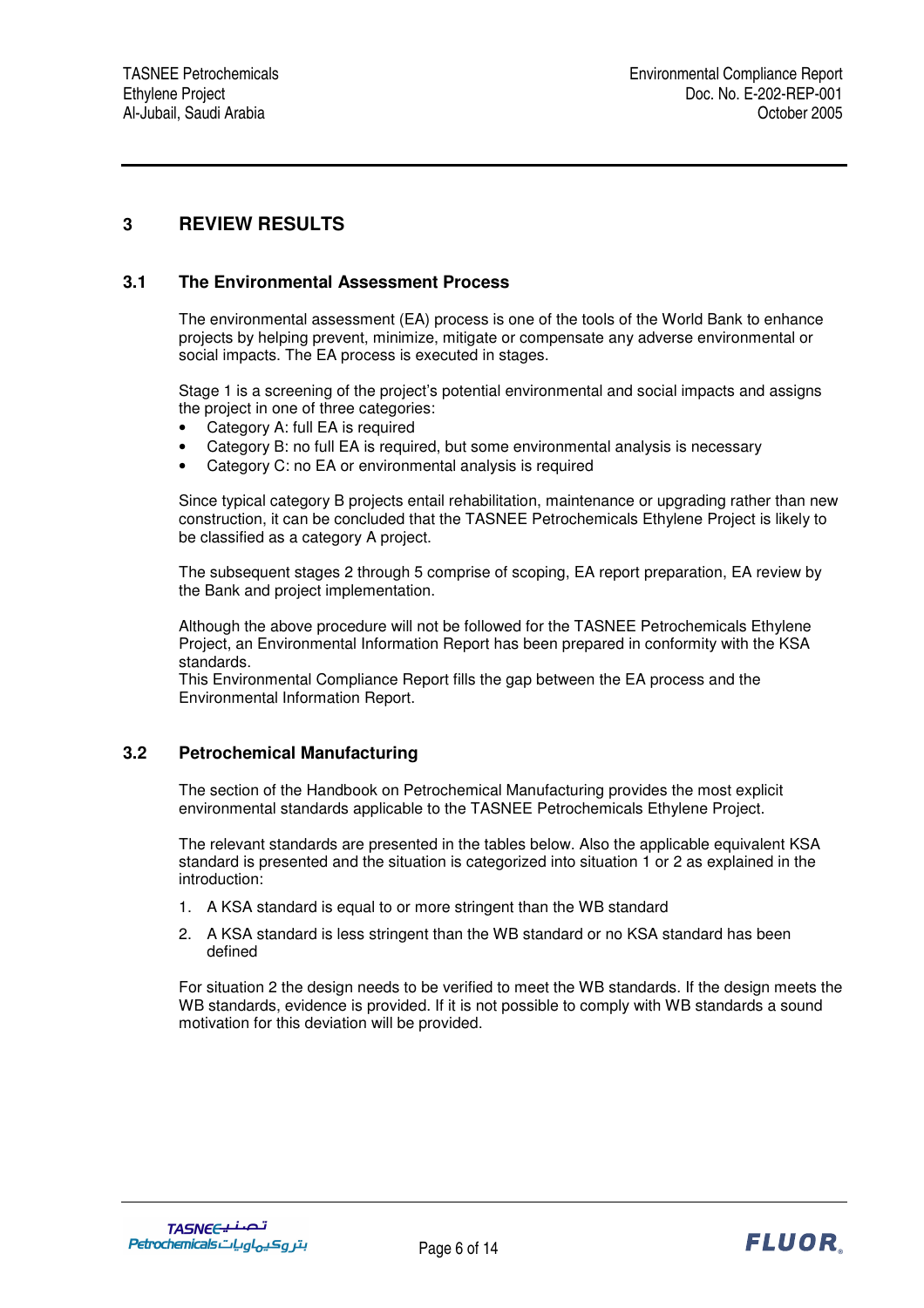#### **Pollution Prevention and Control**

| <b>Table 1. Pollution Prevention and Control</b> |                                                                            |                |                                                    |  |  |  |
|--------------------------------------------------|----------------------------------------------------------------------------|----------------|----------------------------------------------------|--|--|--|
| <b>WB</b> standard                               | <b>KSA</b> standard                                                        | Category       | <b>Remarks</b>                                     |  |  |  |
|                                                  | (- = no standard available)                                                |                | (- = no remarks)                                   |  |  |  |
| <b>Reduction of Air Emissions</b>                |                                                                            |                |                                                    |  |  |  |
| Minimize leakage of volatile organics            | RCER section 2.8:                                                          | 1              | $\blacksquare$                                     |  |  |  |
| from valves, pump glands (through                | Design measures for open-ended                                             |                |                                                    |  |  |  |
| use of mechanical seals), flanges                | valves and pressure relief valves (not                                     |                |                                                    |  |  |  |
| and other process equipment by                   | for other equipment).                                                      |                |                                                    |  |  |  |
| following good design practices and              | Equipment maintenance procedure                                            |                |                                                    |  |  |  |
| equipment maintenance procedures.                | (monitor and repair program)<br>prescribed in detail.                      |                |                                                    |  |  |  |
| Use mechanical seals where                       | $\sim$                                                                     |                | Double mechanical seals will be                    |  |  |  |
| appropriate.                                     |                                                                            | $\overline{c}$ | used in VOC and HAP service.                       |  |  |  |
| Minimize losses from storage tanks,              | RCER section 2.9:                                                          | $\mathbf{1}$   |                                                    |  |  |  |
| product transfer areas and other                 | Control measures are prescribed for                                        |                |                                                    |  |  |  |
| process areas by adopting methods                | storage tanks depending on tank                                            |                |                                                    |  |  |  |
| such as vapor recovery systems and               | capacity and true vapor pressure of                                        |                |                                                    |  |  |  |
| double seals (for floating roof tanks).          | compound.                                                                  |                |                                                    |  |  |  |
|                                                  | RCER section 2.10:                                                         |                |                                                    |  |  |  |
|                                                  | Vapors generated by loading or                                             |                |                                                    |  |  |  |
|                                                  | unloading VOC's have to be                                                 |                |                                                    |  |  |  |
|                                                  | processed by a vapor control system                                        |                |                                                    |  |  |  |
|                                                  | (depending on true vapor pressure of                                       |                |                                                    |  |  |  |
|                                                  | compound and quantity).                                                    |                |                                                    |  |  |  |
| Recover catalysts and reduce                     |                                                                            | $\overline{c}$ | Disposal/recycling of spent catalyst               |  |  |  |
| particulate emissions.                           |                                                                            |                | according to vendor                                |  |  |  |
|                                                  |                                                                            |                | recommendation.                                    |  |  |  |
|                                                  |                                                                            |                | See Table 3 for particulate                        |  |  |  |
|                                                  |                                                                            |                | emissions.                                         |  |  |  |
| Reduce nitrogen oxide (NO <sub>x</sub> )         | $\mathbb{L}$                                                               | $\overline{2}$ | Low- $NOx$ burners are used.                       |  |  |  |
| emissions by using low-NO <sub>x</sub> burners.  |                                                                            |                | Steam system with different                        |  |  |  |
| Optimize fuel usage.                             |                                                                            |                | pressure levels to maximize energy<br>utilization. |  |  |  |
| Elimination or Reduction of Pollutants           |                                                                            |                |                                                    |  |  |  |
| Use nonchrome-based additives in                 |                                                                            | $\overline{c}$ | Seawater system uses                               |  |  |  |
| cooling water.                                   |                                                                            |                | Hypochlorite Generator for                         |  |  |  |
|                                                  |                                                                            |                | chlorination.                                      |  |  |  |
|                                                  |                                                                            |                | Cooling water loop uses                            |  |  |  |
|                                                  |                                                                            |                | nonchrome corrosion inhibitor,                     |  |  |  |
|                                                  |                                                                            |                | scale inhibitor and biocide.                       |  |  |  |
| Use long-life catalysts and                      | $\overline{\phantom{a}}$                                                   | $\overline{2}$ | The process sets the type of                       |  |  |  |
| regeneration to extend the cycle.                |                                                                            |                | catalyst.                                          |  |  |  |
| <b>Recycling and Reuse</b>                       |                                                                            |                |                                                    |  |  |  |
| Recycle cooling water and treated                | ä,                                                                         | $\overline{c}$ | A closed cooling water system is                   |  |  |  |
| wastewater to the extent feasible.               |                                                                            |                | provided. Wastewater is sent to the                |  |  |  |
|                                                  |                                                                            |                | RC for treatment.                                  |  |  |  |
| Recover and reuse spent solvents                 | $\mathbb{L}$                                                               | $\overline{c}$ | No solvents are applied. Other                     |  |  |  |
| and other chemicals to the extent                |                                                                            |                | chemicals will be recovered to the                 |  |  |  |
| feasible.                                        |                                                                            |                | extent feasible.                                   |  |  |  |
| <b>Improved Operating Procedures</b>             |                                                                            |                |                                                    |  |  |  |
| Segregate process wastewaters from               | RCER section 3.6:                                                          | 1              |                                                    |  |  |  |
| stormwater systems.                              | First flush (30mm) of rainfall to be                                       |                |                                                    |  |  |  |
|                                                  | collected in a dedicated system,<br>additional rainfall may be directed to |                |                                                    |  |  |  |
|                                                  | the RC storm water drainage system.                                        |                |                                                    |  |  |  |
| Optimize the frequency of tank and               | $\sim$                                                                     | $\overline{c}$ | Tank and equipment cleaning will                   |  |  |  |
| equipment cleaning.                              |                                                                            |                | be minimized to the extent feasible.               |  |  |  |
| Prevent solids and oily wastes from              | RCER section 3.6:                                                          | 1              | $\mathbf{r}$                                       |  |  |  |
| entering the drainage system.                    | First flush (30mm) of rainfall to be                                       |                |                                                    |  |  |  |
|                                                  | collected in a dedicated system.                                           |                |                                                    |  |  |  |
| Establish and maintain an emergency              | $\Box$                                                                     | $\overline{2}$ | <b>TASNEE Petrochemicals already</b>               |  |  |  |
| preparedness and response plan.                  |                                                                            |                | has an emergency response plan,                    |  |  |  |
|                                                  |                                                                            |                | which will be adjusted to                          |  |  |  |
|                                                  |                                                                            |                | incorporate the additional units as                |  |  |  |
|                                                  |                                                                            |                | necessary.                                         |  |  |  |

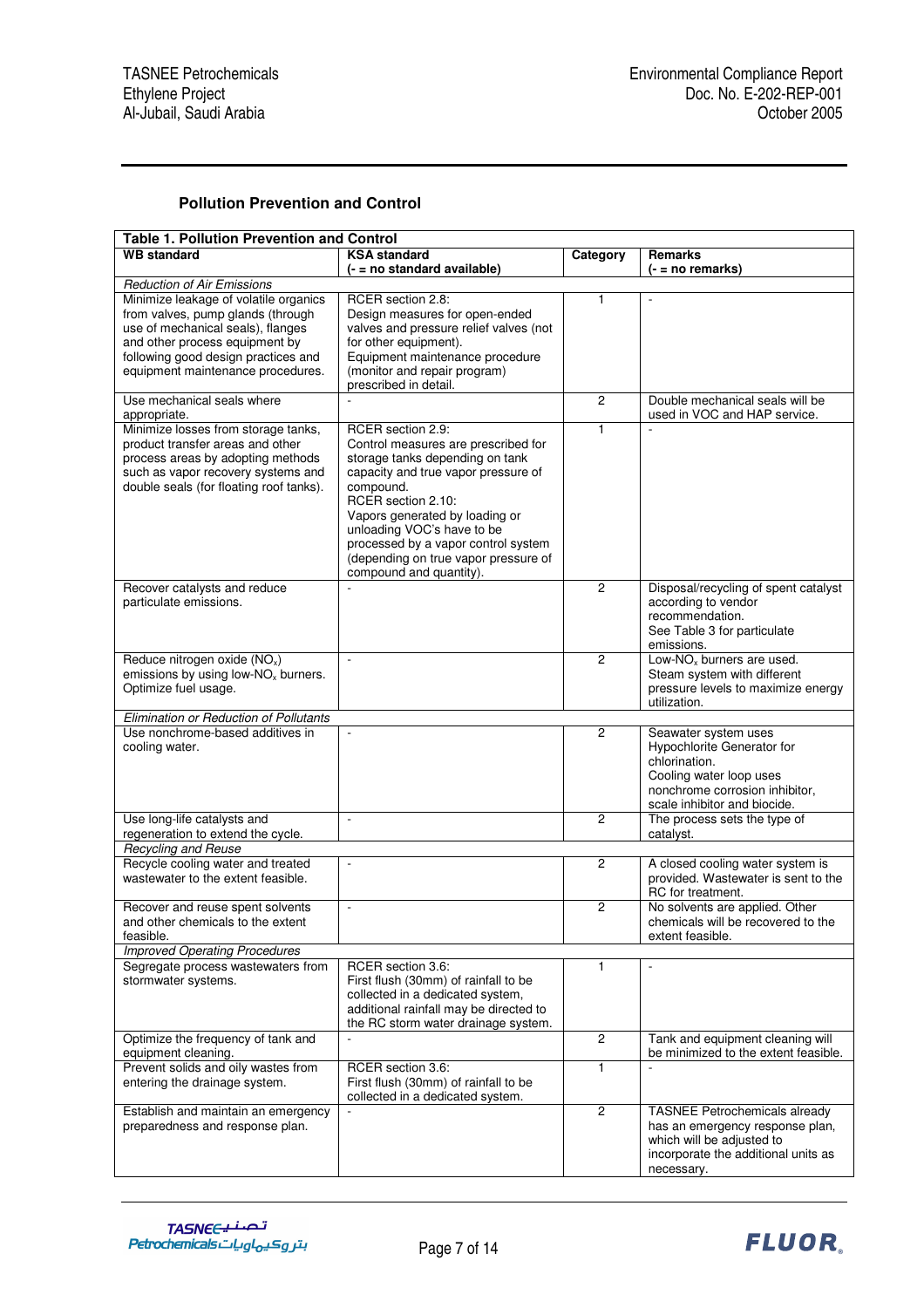#### **Target Pollution Loads**

| Table 2. Target Pollution Loads                                                                                                                                       |                                                                                                                                                                                                                                                                       |          |                                                                                                                                                                                                                 |  |  |
|-----------------------------------------------------------------------------------------------------------------------------------------------------------------------|-----------------------------------------------------------------------------------------------------------------------------------------------------------------------------------------------------------------------------------------------------------------------|----------|-----------------------------------------------------------------------------------------------------------------------------------------------------------------------------------------------------------------|--|--|
| <b>WB</b> standard                                                                                                                                                    | <b>KSA standard</b>                                                                                                                                                                                                                                                   | Category | <b>Remarks</b>                                                                                                                                                                                                  |  |  |
|                                                                                                                                                                       | (- = no standard available)                                                                                                                                                                                                                                           |          | $( - = no$ remarks)                                                                                                                                                                                             |  |  |
| A good practice target for<br>petrochemical complex is to reduce<br>total organic emissions (including<br>VOC's) from the process units to<br>0.6% of the throughput. |                                                                                                                                                                                                                                                                       | 2        | This facility has no continuous VOC<br>emissions, only fugitive emissions<br>which are expected to be well<br>below 0.6% of throughput.                                                                         |  |  |
| Vapor recovery systems to control<br>losses of VOC's from storage tanks<br>and loading areas should achieve<br>close to 100% recovery.                                | RCER section 2.9:<br>Control measures are prescribed for<br>storage tanks depending on tank<br>capacity and true vapor pressure of<br>compound.<br>RCER section 2.10:<br>Control efficiency of at least 95% for<br>VOC loading or unloading vapor<br>control systems. |          |                                                                                                                                                                                                                 |  |  |
| A wastewater generation rate of 15<br>cubic meters per 100 tons of ethylene<br>produced is achievable with good<br>design and operation.                              |                                                                                                                                                                                                                                                                       | 2        | Average industrial wastewater<br>discharge rate is 370 $m^3$ /day (for<br>process units). Capacity is<br>1,000,000 t/a ethylene.<br>Industrial wastewater generation is<br>13.5 $m^3$ per 100 tons of ethylene. |  |  |

#### **Treatment Technologies – Air Emissions**

| <b>Parameter</b>   | <b>WB</b> standard                                          | <b>KSA</b> standard<br>$(-$ = no standard<br>available)                    | Category       | Remarks<br>$(- = no$ remarks)                                                                                                                                                                                                                                                                         |
|--------------------|-------------------------------------------------------------|----------------------------------------------------------------------------|----------------|-------------------------------------------------------------------------------------------------------------------------------------------------------------------------------------------------------------------------------------------------------------------------------------------------------|
| Particulate matter | $20 \text{ mg}/\text{Nm}^3$                                 | Boilers and furnaces:<br>180 mg/dscm<br>Incinerators:<br>34 mg/dscm        | $\overline{2}$ | Furnaces and boilers meet WB<br>standard. Waste oil incinerator and<br>spent caustic incinerator meet KSA<br>standard. Waste oil incinerator<br>emission will be evaluated further<br>during vendor selection. For the<br>spent caustic incinerator a BAT<br>analysis is included in Attachment<br>1. |
| Nitrogen oxides    | 300 mg/ $Nm3$                                               | Boilers and furnaces:<br>86 ng/J<br>Incinerators:                          | 2              | Low-NO <sub>x</sub> burners are used.<br>Furnaces, boilers and incinerators<br>meet WB standard during normal<br>operation.                                                                                                                                                                           |
| Sulfur oxides      | 500 mg/ $Nm^3$                                              | Boilers and furnaces:<br>$340 \text{ ng/J}$<br>Incinerators:<br>50 mg/dscm | $\overline{2}$ | Gaseous fuels with negligible S-<br>content are used. Furnaces, boilers<br>and incinerators meet WB standard<br>during normal operation.                                                                                                                                                              |
| Benzene            | $5 \text{ mg/m}^3$ for emissions;<br>0.1 ppb at plant fence | $1.5$ ppb                                                                  | $\mathcal{P}$  | No point sources for benzene<br>emissions, only fugitive emissions<br>possible.                                                                                                                                                                                                                       |

#### **Treatment Technologies – Liquid Effluents**

WB effluent requirements are for direct discharge to surface water. Therefore, comparison is made with the KSA standards for direct discharge to coastal waters (RCER Table 3C). However, for this project wastewater is discharged to the central wastewater treatment facility operated by the Royal Commission. For the effluent standards applicable for this project (RCER Table 3B), no comparable WB standards are available.

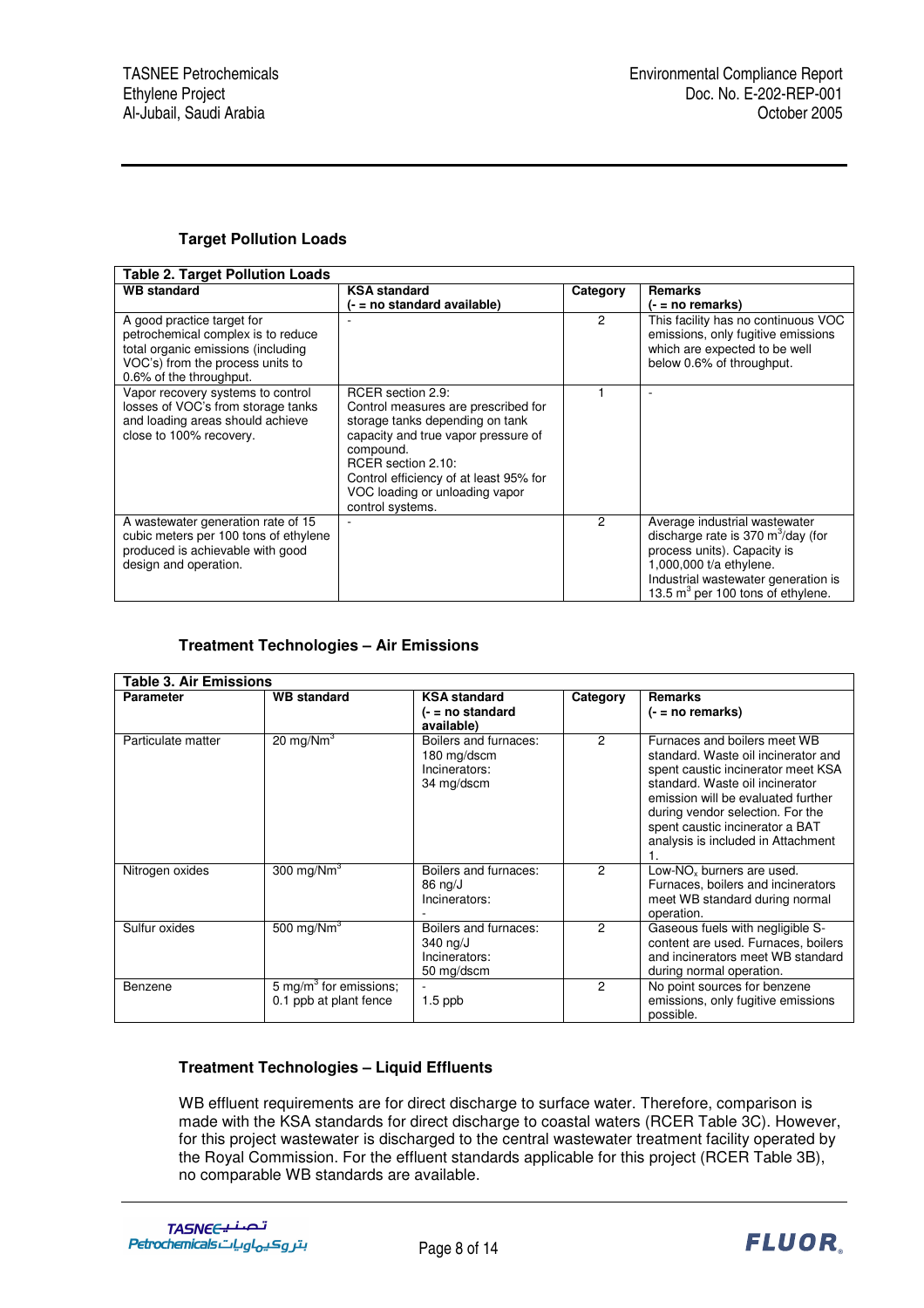| <b>Table 4. Liquid Effluents</b> |                                                                |                                                         |                |                                                                                        |  |
|----------------------------------|----------------------------------------------------------------|---------------------------------------------------------|----------------|----------------------------------------------------------------------------------------|--|
| <b>Parameter</b>                 | <b>WB</b> standard<br>(in mg/l, except pH)<br>and temperature) | <b>KSA</b> standard<br>$(-$ = no standard<br>available) | Category       | <b>Remarks</b><br>$(- = no$ remarks)                                                   |  |
| pH                               | $6 - 9$                                                        | $6 - 9$                                                 |                | $\overline{\phantom{a}}$                                                               |  |
| <b>BOD</b>                       | 30                                                             | 25                                                      |                | $\sim$                                                                                 |  |
| <b>COD</b>                       | 150                                                            | 150                                                     |                | $\overline{\phantom{a}}$                                                               |  |
| <b>TSS</b>                       | 30                                                             | 40                                                      | 2              | $\overline{\phantom{a}}$                                                               |  |
| Oil and grease                   | 10                                                             | 15                                                      | 2              | $\sim$                                                                                 |  |
| Cadmium                          | 0.1                                                            | 0.05                                                    |                | $\overline{\phantom{a}}$                                                               |  |
| Chromium                         | (hexavalent)<br>0.1                                            | 1.0 (total)                                             | 2              | ٠                                                                                      |  |
| Copper                           | 0.5                                                            | 0.5                                                     |                | ۰                                                                                      |  |
| Phenol                           | 0.5                                                            |                                                         | 2              |                                                                                        |  |
| Benzene                          | 0.05                                                           | ۰.                                                      | $\overline{2}$ | Pre-treatment standard for<br>discharge to central treatment<br>facilities: 0.134 mg/l |  |
| Vinyl chloride                   | 0.05                                                           |                                                         | $\overline{c}$ | Pre-treatment standard for<br>discharge to central treatment<br>facilities: 0.172 mg/l |  |
| Sulfide                          |                                                                | 0.1                                                     |                | ٠                                                                                      |  |
| Nitrogen (total)                 | 10                                                             | 10                                                      |                | ٠                                                                                      |  |
| Temperature increase             | $\leq 3^{\circ}C$                                              | 10                                                      | 2              |                                                                                        |  |

#### **Treatment Technologies – Solid Wastes and Sludges**

| <b>Table 5. Solid Wastes and Sludges</b>                                                                                |                                                    |          |                                                                                |  |  |
|-------------------------------------------------------------------------------------------------------------------------|----------------------------------------------------|----------|--------------------------------------------------------------------------------|--|--|
| <b>WB</b> standard                                                                                                      | <b>KSA</b> standard<br>(- = no standard available) | Category | <b>Remarks</b><br>(- = no remarks)                                             |  |  |
| Combustion of toxic organics is<br>considered an effective treatment<br>technology for petrochemical organic<br>wastes. |                                                    | 2        | A waste oil incinerator is part of this<br>project.                            |  |  |
| Spent catalysts are generally sent<br>back to the suppliers.                                                            |                                                    | 2        | Disposal/recycling of spent catalyst<br>according to vendor<br>recommendation. |  |  |
| Wherever possible, generation of<br>sludges should be minimized.                                                        |                                                    | 2        | No sludge will be produced.                                                    |  |  |
| Sludges must be treated to reduce<br>toxic organics to nondetectable<br>levels.                                         |                                                    | 2        | No sludge will be produced.                                                    |  |  |
| Wastes containing toxic metals<br>should be stabilized before disposal.                                                 |                                                    | 2        | No wastes containing toxic metals<br>will be produced.                         |  |  |

#### **Ambient Noise**

| Table 6. Maximum allowable noise load      |                    |                                                         |          |                                                  |  |  |
|--------------------------------------------|--------------------|---------------------------------------------------------|----------|--------------------------------------------------|--|--|
| Receptor                                   | <b>WB</b> standard | <b>KSA standard</b><br>$(-$ = no standard<br>available) | Category | Remarks<br>$(- = no$ remarks)                    |  |  |
| Residential daytime<br>$(07:00 - 22:00)$   | 55 $dB(A)$         | 50 $dB(A)$                                              |          | No residential area located near the<br>facility |  |  |
| Residential nighttime<br>$(22:00 - 07:00)$ | 45 dB(A)           | 50 $dB(A)$                                              | 2        | No residential area located near the<br>facility |  |  |
| Industrial                                 | 70 dB(A)           | 75 dB(A)                                                | ◠        |                                                  |  |  |

For this project a perimeter noise survey will be conducted at the property fence line to verify that the noise level does not exceed 75 dB(A). The facility will be located within an industrial area and the location of the nearest residential area is approximately 5 km.

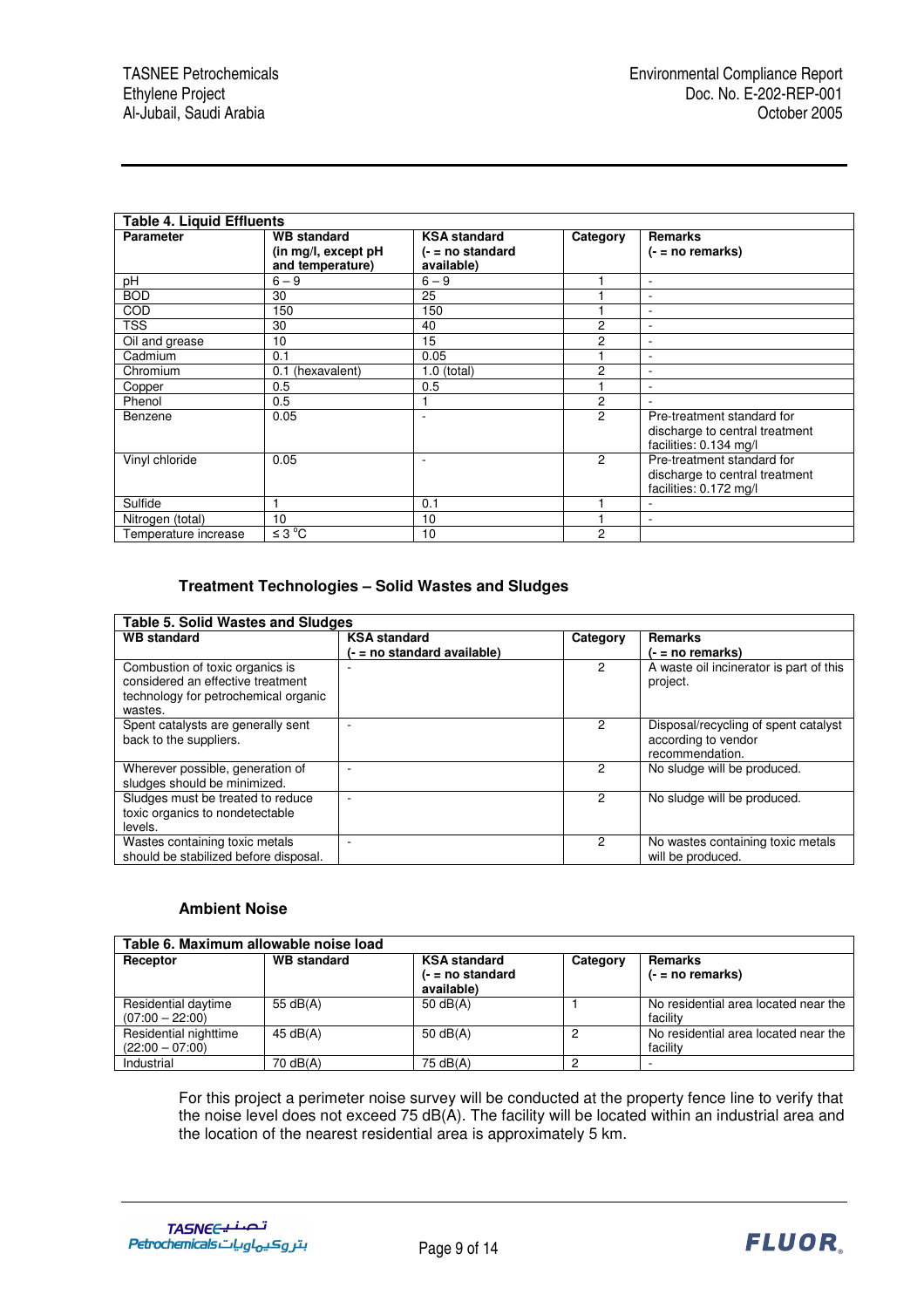#### **Monitoring and Reporting**

| <b>Table 7. Monitoring and Reporting</b>                           |                                                                              |                |                                                           |  |  |  |  |
|--------------------------------------------------------------------|------------------------------------------------------------------------------|----------------|-----------------------------------------------------------|--|--|--|--|
| <b>WB</b> standard                                                 | <b>KSA</b> standard                                                          | Category       | Remarks                                                   |  |  |  |  |
|                                                                    | (- = no standard available)                                                  |                | $( - = no$ remarks)                                       |  |  |  |  |
| Air emissions from stacks should be                                | <b>RCER Table 2D:</b>                                                        | $\overline{c}$ | Opacity will be monitored                                 |  |  |  |  |
| visually monitored for opacity at least<br>once every eight hours. | Opacity should be monitored<br>continuously for combustion devices           |                | continuously for the boilers.                             |  |  |  |  |
|                                                                    | >73MW heat input capacity.                                                   |                |                                                           |  |  |  |  |
| Annual emissions monitoring of                                     | RCER section 2.5:                                                            | $\overline{c}$ | The following compounds will be                           |  |  |  |  |
| combustion sources should be                                       | The operator of a facility shall                                             |                | monitored:                                                |  |  |  |  |
| carried out for sulfur oxides, nitrogen                            | undertake annual stack emission                                              |                | Furnaces: NO <sub>x</sub> .                               |  |  |  |  |
| oxides and relevant organics, with                                 | testing of the following point sources:                                      |                | Boilers: NO <sub>x</sub> , SO <sub>2</sub> , Opacity.     |  |  |  |  |
| fuel sulfur content and excess                                     | a. Affected sources that, before the                                         |                | Waste oil incinerator: CO, NO <sub>x</sub> ,              |  |  |  |  |
| oxygen maintained at acceptable                                    | use of emission abatement                                                    |                | SO <sub>2</sub> , PM, O <sub>2</sub> , Temperature, Waste |  |  |  |  |
| levels during normal operations.                                   | equipment, have the potential to emit                                        |                | feed rate, TOC (annually).                                |  |  |  |  |
|                                                                    | more than 100 t/a of any air pollutant                                       |                | Spent caustic incinerator: CO, NO <sub>x</sub> ,          |  |  |  |  |
|                                                                    | listed in Table 2A;                                                          |                | SO <sub>2</sub> , PM, O <sub>2</sub> , Temperature, Waste |  |  |  |  |
|                                                                    | b. Affected sources that, before the                                         |                | feed rate, TOC (annually).                                |  |  |  |  |
|                                                                    | use of emission abatement<br>equipment, have the potential to emit           |                |                                                           |  |  |  |  |
|                                                                    | more than 10 t/a of any hazardous air                                        |                |                                                           |  |  |  |  |
|                                                                    | pollutant listed in Table 2C;                                                |                |                                                           |  |  |  |  |
|                                                                    | c. Affected sources combusting                                               |                |                                                           |  |  |  |  |
|                                                                    | hazardous materials.                                                         |                |                                                           |  |  |  |  |
|                                                                    | The operator shall at a minimum                                              |                |                                                           |  |  |  |  |
|                                                                    | measure for the applicable                                                   |                |                                                           |  |  |  |  |
|                                                                    | parameters that are regulated in                                             |                |                                                           |  |  |  |  |
|                                                                    | Table 2B for the affected sources at                                         |                |                                                           |  |  |  |  |
|                                                                    | the facility.                                                                |                |                                                           |  |  |  |  |
|                                                                    | RCER section 2.6:                                                            |                |                                                           |  |  |  |  |
|                                                                    | Operators of all point sources listed<br>in Table 2D (includes gas turbines, |                |                                                           |  |  |  |  |
|                                                                    | combustion devices and hazardous                                             |                |                                                           |  |  |  |  |
|                                                                    | waste incinerators) shall install                                            |                |                                                           |  |  |  |  |
|                                                                    | appropriate continuous emission                                              |                |                                                           |  |  |  |  |
|                                                                    | monitoring systems.                                                          |                |                                                           |  |  |  |  |
| Leakages should be visually checked                                | RCER section 2.8:                                                            | $\overline{c}$ | Leakages are regularly checked                            |  |  |  |  |
| every eight hours and at least once a                              | The operator of a facility shall monitor                                     |                | visually by the operators.                                |  |  |  |  |
| week using leak detection equipment.                               | all effected components in VOC                                               |                | Monitoring of VOC emissions is                            |  |  |  |  |
|                                                                    | service or in organic HAP service on                                         |                | conducted according to RCER.                              |  |  |  |  |
|                                                                    | a minimum of semi-annual basis.<br>Following two consecutive semi-           |                | Permanent flammable gas<br>detection will be installed.   |  |  |  |  |
|                                                                    | annual leak detection periods when                                           |                |                                                           |  |  |  |  |
|                                                                    | the number of leaking components is                                          |                |                                                           |  |  |  |  |
|                                                                    | found to be less than 2% of the total,                                       |                |                                                           |  |  |  |  |
|                                                                    | the operator revert to annual leak                                           |                |                                                           |  |  |  |  |
|                                                                    | detection monitoring.                                                        |                |                                                           |  |  |  |  |
|                                                                    | Less frequent monitoring of difficult or                                     |                |                                                           |  |  |  |  |
|                                                                    | unsafe to monitor components shall                                           |                |                                                           |  |  |  |  |
|                                                                    | be permitted as determined by the                                            |                |                                                           |  |  |  |  |
|                                                                    | operator, subject to verification and                                        |                |                                                           |  |  |  |  |
| Liquid effluents should be monitored                               | approval by the Royal Commission.<br>RCER section 3.12:                      | $\overline{c}$ | Liquid effluents will be monitored                        |  |  |  |  |
| at least once every eight hours for all                            | The operator of a facility shall                                             |                | before discharge.                                         |  |  |  |  |
| the parameters cited except metals,                                | undertake effluent and discharge                                             |                |                                                           |  |  |  |  |
| which should be monitored at least                                 | monitoring of all sources prior to their                                     |                |                                                           |  |  |  |  |
| monthly.                                                           | discharge to either the Industrial                                           |                |                                                           |  |  |  |  |
|                                                                    | Wastewater Treatment Plant,                                                  |                |                                                           |  |  |  |  |
|                                                                    | seawater cooling canals, drainage                                            |                |                                                           |  |  |  |  |
|                                                                    | ditches, the Harbor or the Arabian                                           |                |                                                           |  |  |  |  |
|                                                                    | Gulf.                                                                        |                |                                                           |  |  |  |  |
| Each shipment of solid waste going                                 | RCER section 5.2:                                                            | 1              | $\blacksquare$                                            |  |  |  |  |
| for disposal should be monitored for                               | Before transportation of hazardous                                           |                |                                                           |  |  |  |  |
| toxics.                                                            | and non-hazardous industrial waste<br>the generator shall complete a waste   |                |                                                           |  |  |  |  |
|                                                                    | manifest containing compositional                                            |                |                                                           |  |  |  |  |
|                                                                    | data.                                                                        |                |                                                           |  |  |  |  |

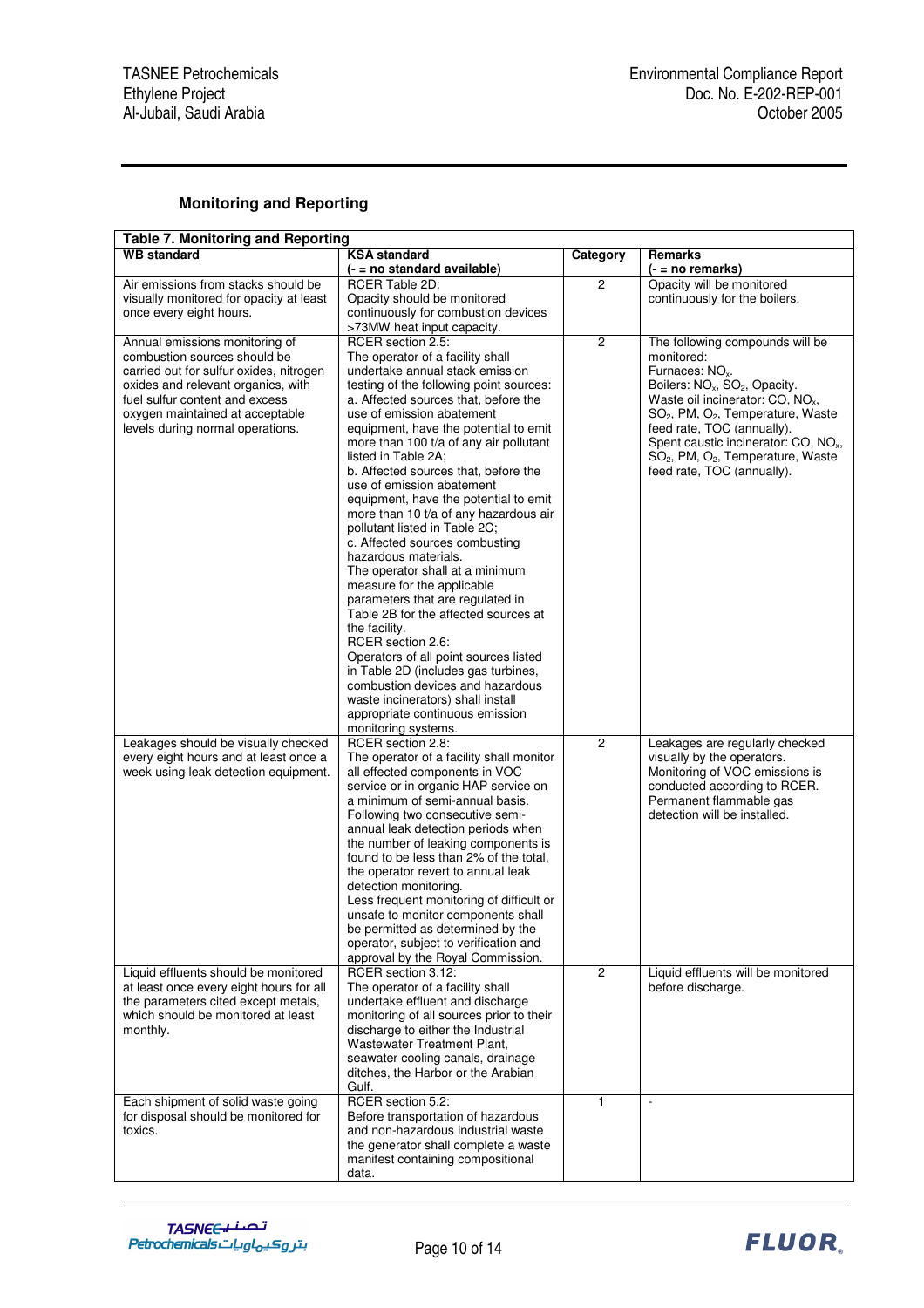| Table 7. Monitoring and Reporting                                                                                                                                                 |                                                                                                                                                                                                                                                                                                                                                                                                         |                |                                                                                                                                                                              |
|-----------------------------------------------------------------------------------------------------------------------------------------------------------------------------------|---------------------------------------------------------------------------------------------------------------------------------------------------------------------------------------------------------------------------------------------------------------------------------------------------------------------------------------------------------------------------------------------------------|----------------|------------------------------------------------------------------------------------------------------------------------------------------------------------------------------|
| <b>WB</b> standard                                                                                                                                                                | <b>KSA standard</b>                                                                                                                                                                                                                                                                                                                                                                                     | Category       | <b>Remarks</b>                                                                                                                                                               |
|                                                                                                                                                                                   | (- = no standard available)                                                                                                                                                                                                                                                                                                                                                                             |                | (- = no remarks)                                                                                                                                                             |
| Monitoring data should be analyzed<br>and reviewed at regular intervals and<br>compared with the operating<br>standards so that any necessary<br>corrective actions can be taken. | RCER section 2.6:<br>The operator of continuous air<br>monitoring systems shall submit a<br>report electronically to the Royal<br>Commission every six months,<br>including the actual monitoring data<br>with results of statistical analysis and<br>an explanation for the occasions<br>when the source emission standards<br>were exceeded and the corrective<br>action taken to prevent recurrence. | $\overline{c}$ | When monitoring results indicate<br>that emission standards are<br>exceeded for either air emissions or<br>liquid effluents, appropriate<br>corrective action will be taken. |
| Records of monitoring results should                                                                                                                                              | RCER section 8.3:                                                                                                                                                                                                                                                                                                                                                                                       |                | $\blacksquare$                                                                                                                                                               |
| be kept in an acceptable format.                                                                                                                                                  | Recordkeeping requirements.                                                                                                                                                                                                                                                                                                                                                                             |                |                                                                                                                                                                              |
| The results should be reported to the<br>responsible authorities and relevant<br>parties, as required.                                                                            | RCER section 8.2:<br>The operator of a facility shall submit<br>periodic monitoring reports in<br>accordance with any monitoring<br>schedules developed in conjunction<br>with the Environmental Permit to<br>Operate.<br>The operator of a facility shall submit<br>to the Royal Commission all relevant<br>reports and at the specific frequency<br>referenced in Table 8A.                           |                | $\overline{\phantom{a}}$                                                                                                                                                     |

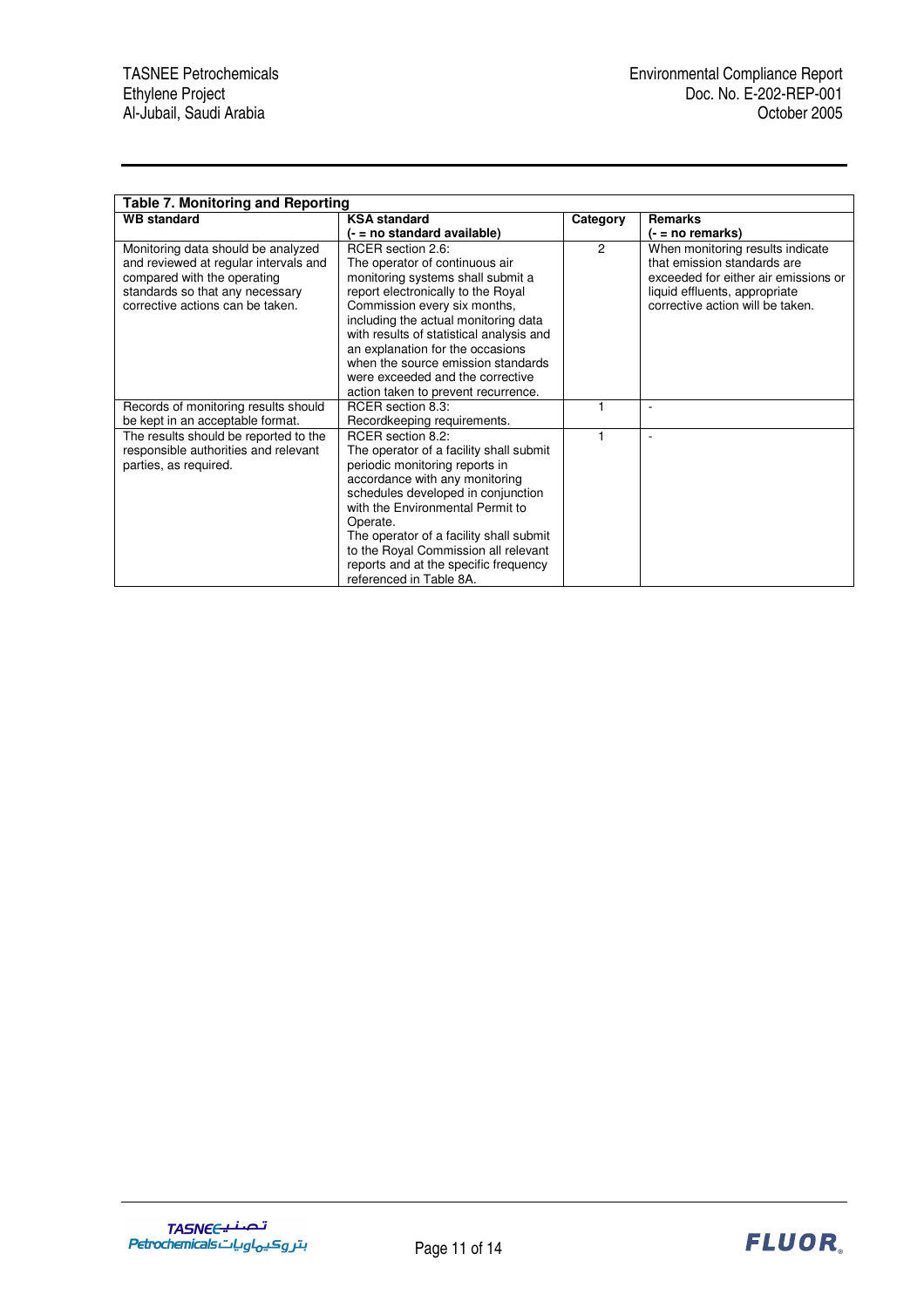### **4 CONCLUSIONS**

This report describes the results of a review of the World Bank Group (WB) and the Kingdom of Saudi Arabia (KSA) environmental standards and how these standards are incorporated into the design of the TASNEE Petrochemicals Ethylene Project.

Applicable WB standards have been tabled together with the KSA standards. In those cases where WB standards have been defined and either less stringent or no KSA standards are defined, the design approach has been reported.

For the TASNEE Petrochemicals Ethylene Project an Environmental Information Report (EIR) has been prepared in conformity with the KSA standards. Since the EIR does not follow the WB procedure for the Environmental Assessment (EA) process, this Environmental Compliance Report has been prepared to fill the gap between the EIR and the EA process.

The comparison between the relevant standards of the WB, KSA and the plant design approach shows that in general either the KSA standards meet the WB standards or that the design approach meets the WB standards.

Regarding the emission of particulate matter, the waste oil incinerator and the spent caustic incinerator are compliant with the KSA standards but the WB standard is more stringent. For the waste oil incinerator the particulate matter emission will be further investigated during vendor selection. For the spent caustic incinerator a BAT analysis is included in Attachment 1, which shows an emission reduction efficiency of 99.6%.

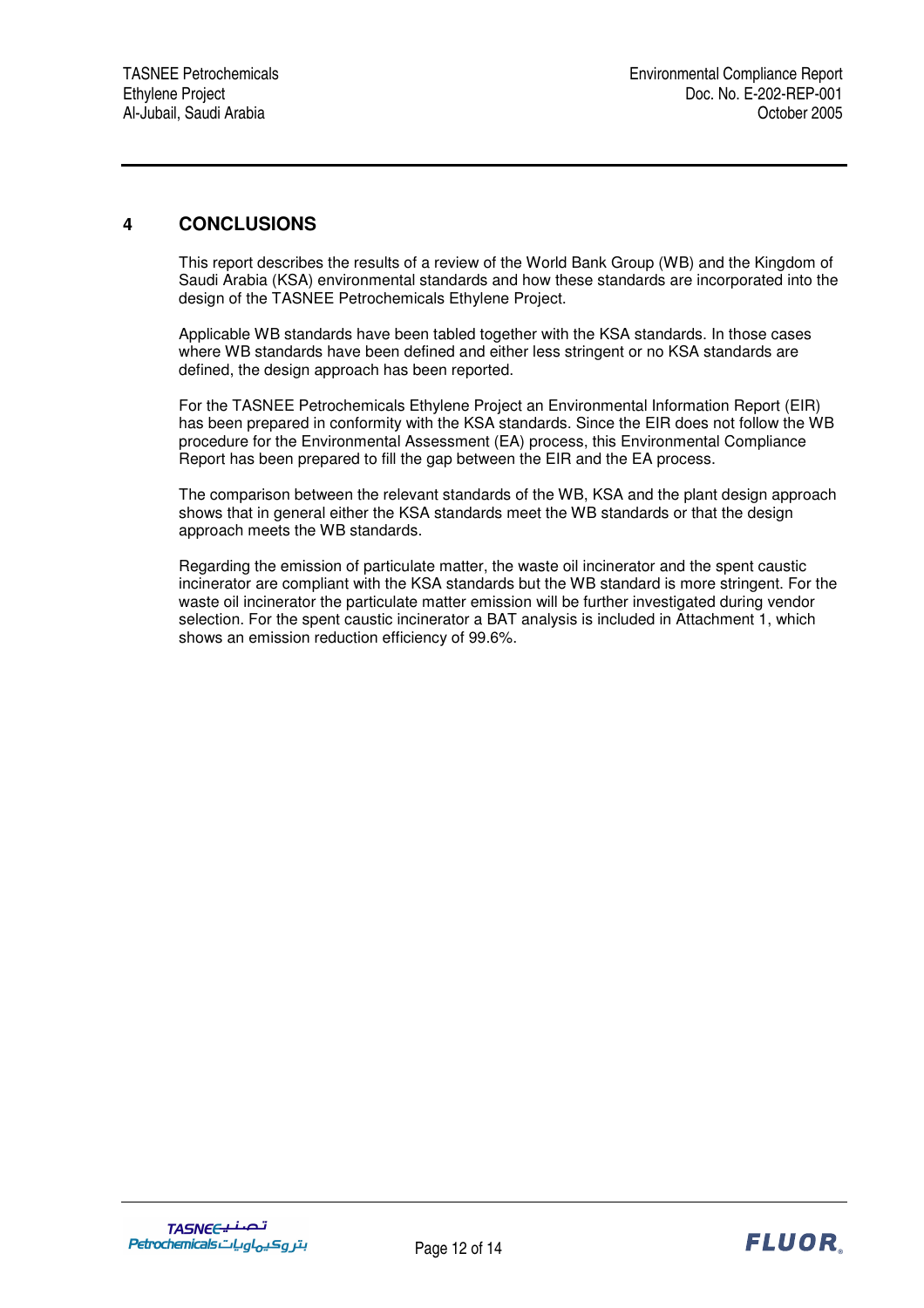### **5 REFERENCES**

- 1. IBRD/WB, 1999, "Pollution Prevention and Abatement Handbook 1998, Toward Cleaner Production", The International Bank for Reconstruction and Development / The World Bank, Washington, U.S.A., April 1999.
- 2. KSA/RC, 2004, "Royal Commission Environmental Regulations 2004, Volume I and II", The Royal Commission for Jubail and Yanbu, Kingdom of Saudi Arabia, 2004.
- 3. TASNEE, 2005, "Environmental Information Report, TASNEE Petrochemicals Ethylene Project", TASNEE Petrochemicals, October 2005.